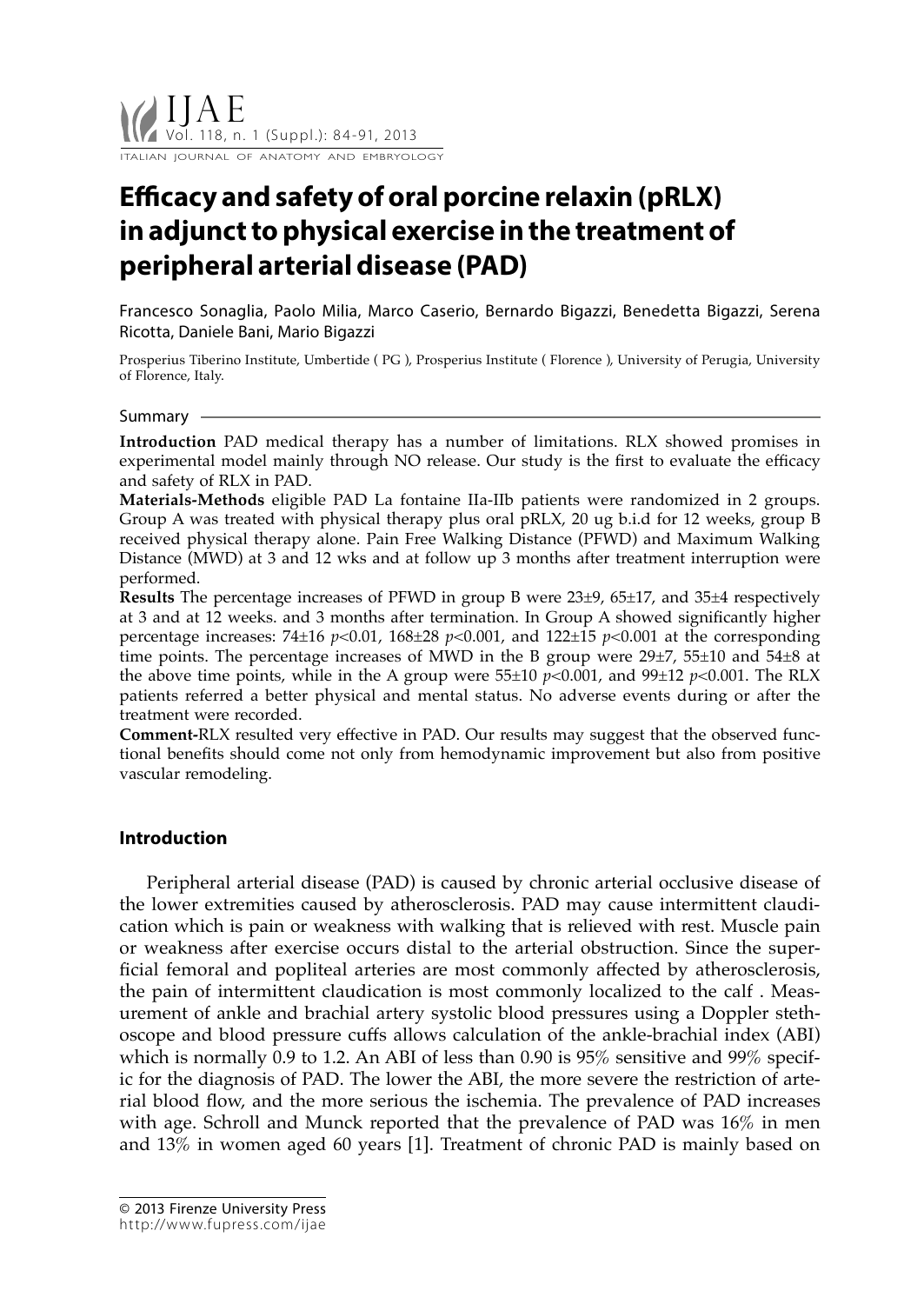cholesterol and blood pressure control, antiaggregants such as acetilsalicilic acid or Clopidogrel. Cilostazol has been documented in numerous trials to improve exercise capacity in patients with intermittent claudication and in a dose of 100 mg twice daily, was shown to be superior to both placebo and pentoxifylline [2]. Another option is exercise for intermittent claudication. Exercise rehabilitation programs have been shown to increase walking distance in persons with intermittent claudication through improvements in peripheral circulation, walking economy, and cardiopulmonary function [3-4]. The optimal exercise program for improving claudication pain distance in persons with PAD uses intermittent walking to near-maximal pain during a program of at least 6 months [5]. Supervised exercise training is recommended for a minimum of 30-45 min in sessions performed at least 3 times per week for a minimum of 12 weeks and preferably for 6 months or longer.

Since there is room for better treatment option we investigated the role of Relaxin (RLX) an hormone that belongs to the relaxin hormone super-family, which in humans includes 3 RLX molecules and 4insulin-like peptides. Of these, luteal RLX is the main circulating form in animals and man. RLX, formerly known for its effects on reproduction and pregnancy, has been demonstrated to act on numerous other targets, including the cardiovascular, central and peripheral nervous, respiratory, tegument, excretory and digestive systems. Most of these effects have been studied in animal models, but there is compelling evidence that RLX also acts in the human. RLX may be a novel therapy in cardiovascular disease because it induces microvessel dilation, blood flow increase, platelet inhibition and neo-angiogenesis, mainly through nitric oxide release. This article report the first clinical experience with purified preparation of oral porcine RLX (pRLX) that is now available and fits well for chronic use.

## AIM OF THE STUDY

The aim of the study was to evaluate the safety and the efficacy of oral porcine relaxin in adjunct to physical exercise in patients with chronic peripheral artery disease la fontaine stage IIA-IIB in comparison to physical exercise alone. We investigated the effect on the two main parameters of walking capability: the pain free walking distance and the maximum walking distance.

## DESIGN OF THE STUDY

This is a randomized, open label, single center, controlled trial comparing the efficacy and safety of oral porcine relaxin in adjunct to physical exercise versus physical exercise alone.

## POPULATION OF THE STUDY

Consecutive patients both male and female affected by PAD stage IIa-IIb who gave informed consent to the participation to the study and that fulfill all the following inclusion criteria with no exclusion criteria: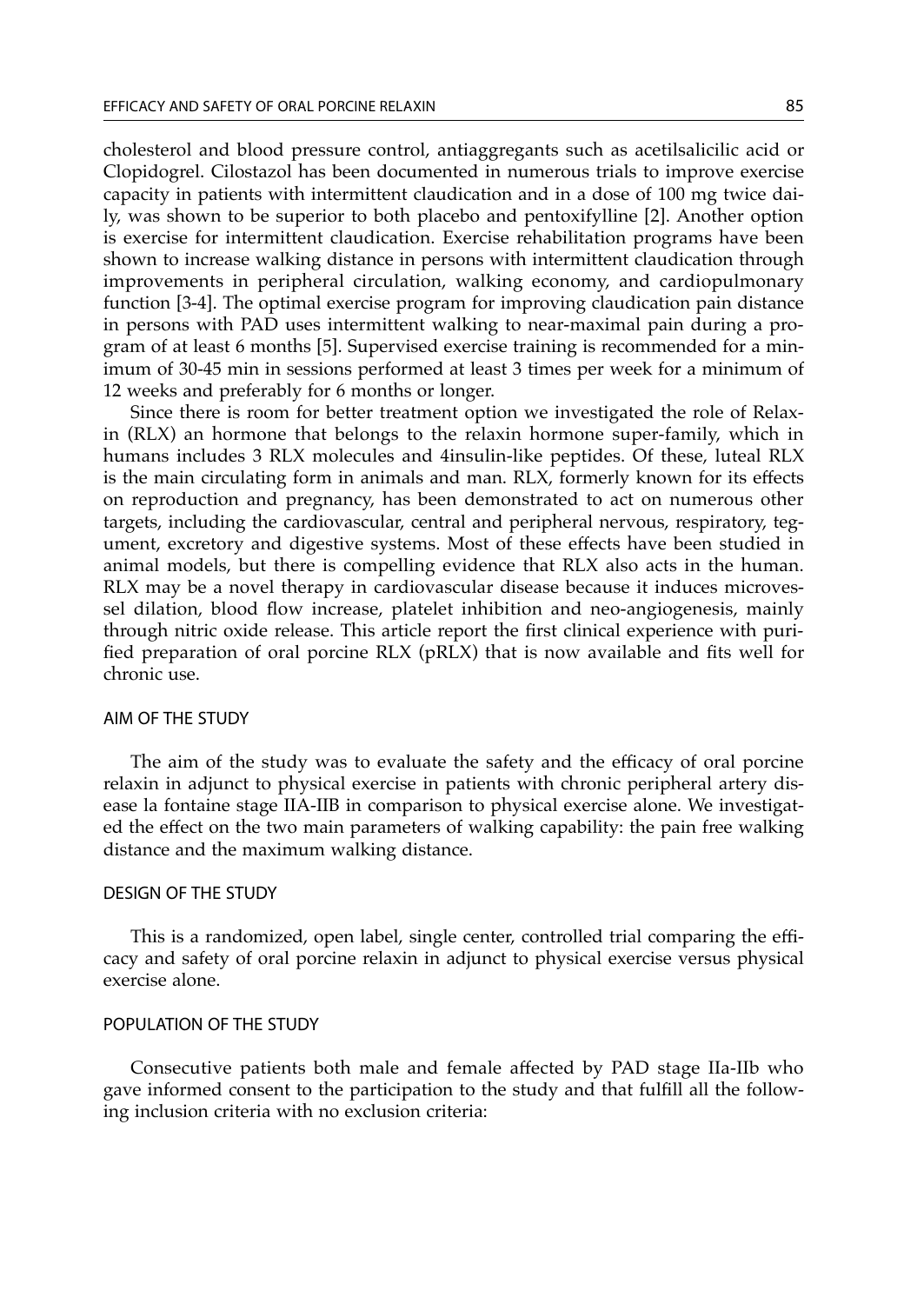## INCLUSION CRITERIA

- 1) Presence of claudicatio intermittens that relieves few minutes after stopping activity.
- 2) Patients of age ranging from 18 to 85 years.
- 3) Stable symptoms of intermittens claudicatio for at least one month before enrollment
- 4) Documented PAD by echo-color doppler or conventional angiography
- 5) Subjects judged affordable that accept all the appointments for control and protocol visit
- 6) The subject or its legal tutor have to sign the informed consent
- 7) Female can partecipate only if potentially not fertile :
	- a) women potentially not fertile ( menopause from more than one year or surgically sterile
	- b) women potentially fertile for whom pregnancy is excluded by an urinary test in the screening visit and that ensure an adequate contraception during the study period

# **Exclusion criteria**

- 1) Patients with PAD causing ischemic pain at rest or trophic lesions (patients stage III e IV) according to la Fontaine classification.
- 2) Patients in whom endovascular procedure is the treatment of choice (in example single stenosis of the common iliac artery or of the external iliac artery  $<$  3cm)
- 3)one of the following contraindications to physical exercise (severe coronary disease, severe kidney failure, patients hemodinamically unstable, need of continuous oxygen therapy for chronic respiratory insufficiency, orthopedic diseases that limits walking capability, recent myocardial infarction, hemiplegy, uncontrolled hypertension)
- 4)Patients with a medical history for allergy to drugs
- 5)Patients with an history of alcohol abuse or suspect alcohol or drug addiction in the former two years
- 6)Subject with low compliance to therapy assumption or that at judgment of the investigator should be at risk of low compliance
- 7)Sever gastrointestinal disease that could interfere with relaxin absorption
- 8)women in pregnancy or lactation.
- 9)Women potentially fertile with no adequate contraception
- 10) significant alteration of the laboratory test
- 11) Subjects that participated to another trial in the month before the screening visit or that plan to be enrolled to a protocol that use an experimental drug or devices

# **Material and methods**

A total of 18 Consecutive eligible patients attending to Prosperius Institute from March 2010 to 2011 were evaluated, 2 were excluded 1 for an history of allergy to medication and another for low compliance. Sixteen patients 14 males and 2 females (mean age 67,8) were randomised in two groups. 8 patients in Group A received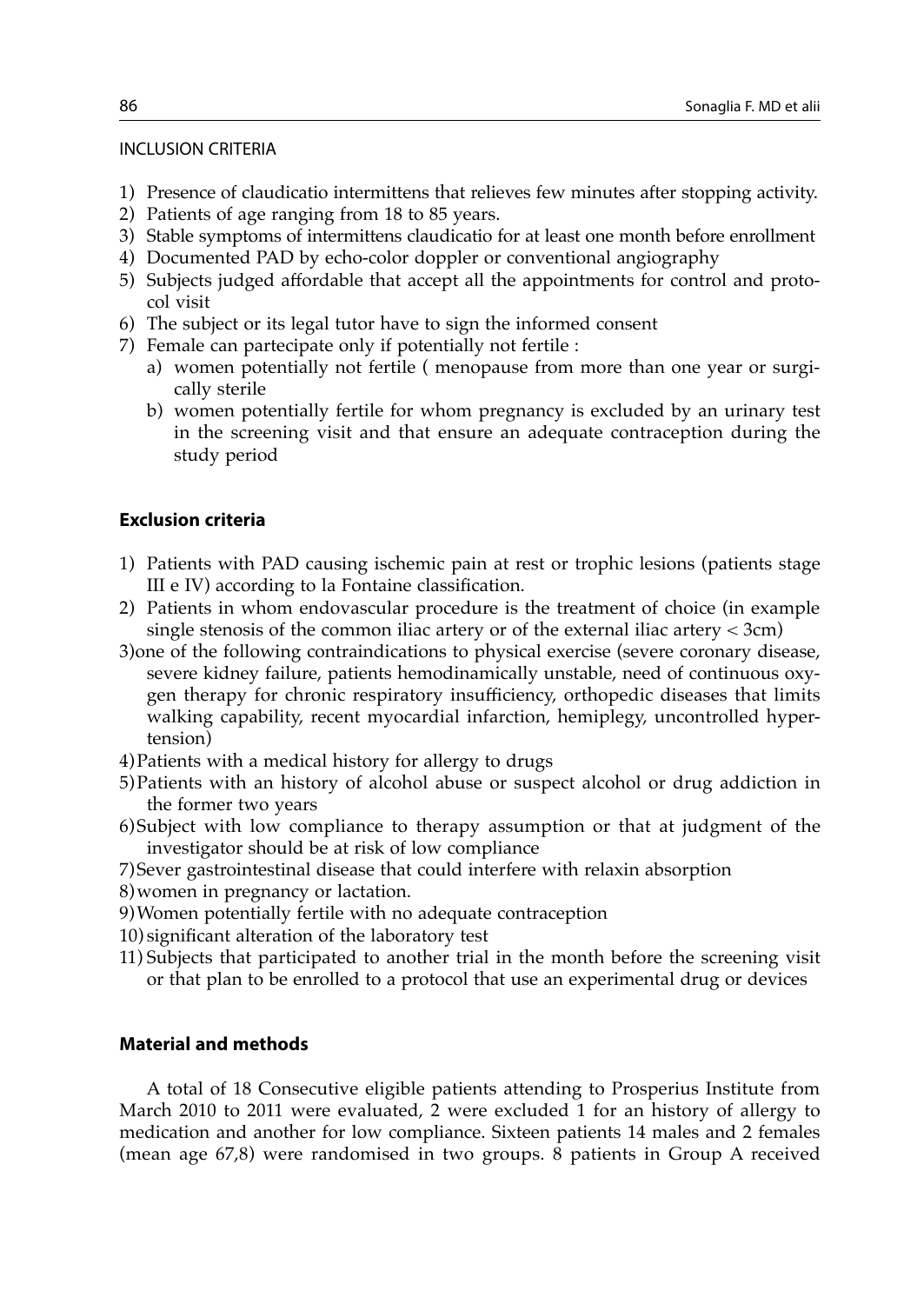physical exercise alone while 8 patients of group B received oral porcine relaxin at 20 mcg every 12 hours in adjunct to physical exercise for 12 weeks.

Physical exercise was conducted on tapis roulant at 3,2 km/hr speed at zero degree incline.

Exercise lasted from 30 to 45 minutes for session and was repeated three times a week

All Patients underwent EKG and echocolordoppler of the artery of the lower limbs and ankle brachial index evaluation at baseline. Patients had also blood taken for sampling for complete blood count, renal function, hepatic function coagulation elettrolyte the echodoppler of the artery of the lower limbs was repeated at 12 and a 24 weeks. Blood samples were also taken to determine the same parameters of baseline at Visit 1 (after 3 weeks) and at visit 2 (after 12 weeks).

#### **Endpoints:**

Primary endpoints:

Effect of treatment on pain free walking distance and on maximum walking distance. Treadmill test for evaluation of PFWD and of MWD was executed at 2.5km/ hr speed, starting from 6% inclination and increasing 2 % inclination every 2 minutes. This test was repeated at 3-12 and 24 weeks

Pain free walking distance was determined as the distance where the pain began. Maximum walking distance was calculated as the maximum distance that the patients could walk. Stop was determined by pain at maximum entity (of a scale from 1 to 5) or by dyspnea, or tachycardia or intense fatigue

#### Secondary endpoints

Variation of ankle brachial index

Valuation of treatment satisfaction questionnaire modified (TSQM) for patients treated with relaxin variation in renal and hepatic function or glycosilated hemoglobin.

#### Statistical analysis

Differences were calculated as percent variation of individual initial values. was done by Student's test and two-way ANOVA,

The results were calculated as percentage variation of individual initial values. Statistical analysis was done by Student's *t* test and two-way ANOVA followed by Bonferroni's multiple comparison test.

# **OUTCOME MEASURES**

The primary objective of our study was to evaluate the improvement induced by oral porcine RLX treatment on Pain-Free Walking Distance (PFWD) and of Maximum Walking Distance (MWD) registered at a follow-up of 3 and 12 weeks and 3 months.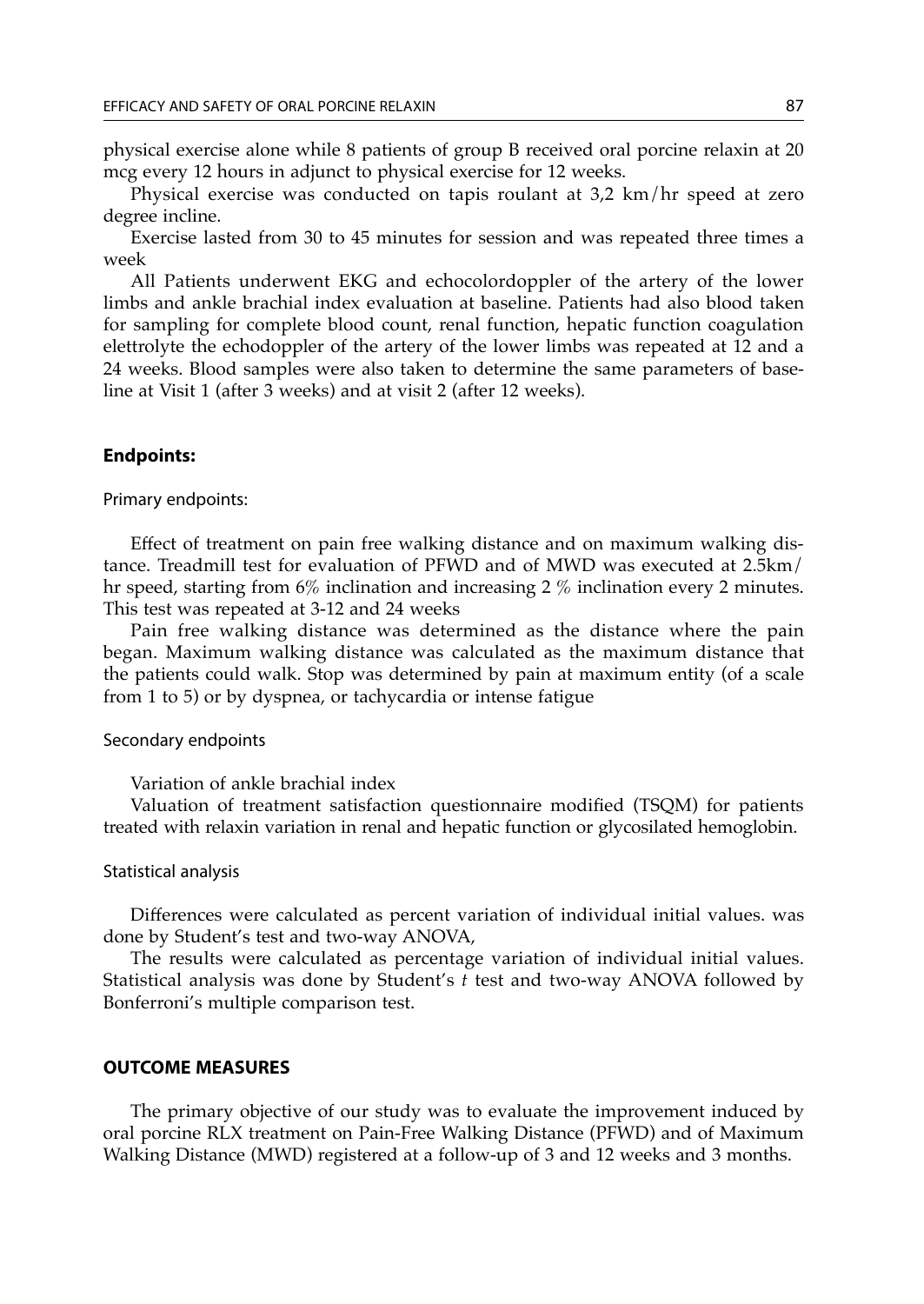#### **RESULTS PFWD**

Both groups improved during and after the trial. The percentage increases of PFWD in patients assigned to physical exercise were  $23 \pm 9\%$ ,  $65 \pm 17\%$ , and  $35 \pm 4\%$ respectively at 3 and a 12 weeks and 3 months after placebo/physical exercise termination. In comparison, patients treated with oral porcine relaxin group showed significantly higher percentage increases 74  $\pm$  16  $p$  <0.01, 168  $\pm$  28  $p$  < 0.001, and 122  $\pm$ 15  $p$ < 0.001 at the corresponding time points.

#### **RESULTS MWD**

Similarly, the percentage increases of MWD in the group assigned to physical exercise were  $29\pm7$ ,  $55\pm10$  and  $54\pm8$  at 3-12 and 24 weeks, while in the group receiving oral porcine relaxin were 55±10 *p*<0.001, and 99±12 *p*<0.001. The therapeutical action of pRLX appeared very soon and lasted up to 3 months after withdrawal. The RLX patients referred a better physical and mental status. No adverse events during or after the treatment were recorded. Of interest 6 of the 8 patients assigned to oral relaxin stopped their exercise for dispnea or tachycardia and not for maximum tolerated pain

#### **ADDITIONAL RESULTS**

Variations on ankle-brachial index (Winsor Index) were also evaluated.

Possible side effects of the treatment were carefully monitored.

Treatment satisfaction questionnaire for medication (TSqM) was done at the end of treatment by all patients. Blood assays were carried out to monitor routine blood parameters, kidney and liver functions, and glycated hemoglobin.

Treatment satisfaction to oral porcine RLX was very high, 81,25% regarding efficacy, 100% considering tolerability, 78,65% on the easiness of use and 95,25% as a whole.

No changes were observed in ankle-brachial index between the groups at any test time (before treatment: physical exercise, 0,81; physical exercise + oral porcine relaxin, 0,82. The same parameters evaluated after treatment: physical treatment, 0,68; physical treatment + oral porcine relaxin, 0,67. No effects were observed in glycemic status: before and after the treatment, glycated hemoglobin was 6,27% and 6,36% in the physical exercise group, 6,70 and 6,77 in the physical exercise plus oral porcine relaxin group. No changes related to the treatment were observed in routine blood tests as well as on the markers of liver and kidney function. No adverse events were reported during treatment and during the follow-up period

# **Discussion**

PAD is a chronic disease carrying an higher risk of cardiovascular complications and death than healthy population. On the other hand PAD at stage II is a disease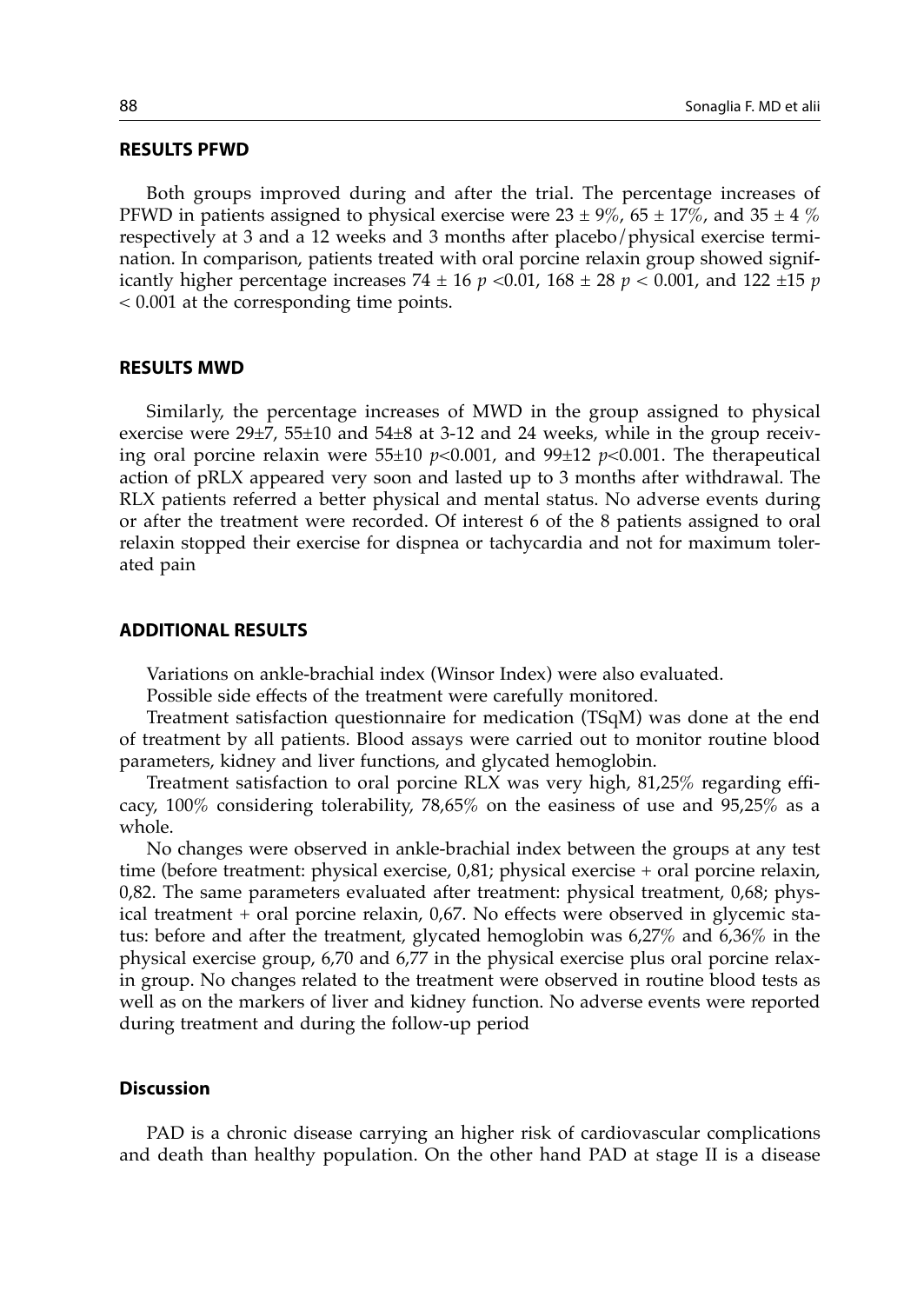with a slow progression and somewhat stable, therefore patients often are not worried by the disease itself. Symptoms are characterized by pain during walking that can be localized also in the buttocks, hips, thighs, or the inferior back muscles Atherosclerotic obstruction of the distal aorta and its bifurcation into the two iliac arteries. Criqui *et al*. showed that the prevalence of PAD was 5.6% in persons aged 38 to 59 years, 15.9% in persons aged 60 to 69 years old, and 33.8% in persons aged 70 to 82 years old [6]. In the Cardiovascular Health Study, PAD was present in 13.9% of 2,214 men aged  $\geq 65$  years and in 11.4% of 2,870 women aged  $\geq 65$  years without cardiovascular disease [7]. The ACCP recently published guidelines for antithrombotic drug therapies for primary and secondary prevention of cardiovascular disease as well as for the relief of lower-extremity symptoms in persons with chronic peripheral arterial disease (PAD) stage IIa-IIb. [8]. For secondary prevention of cardiovascular disease in patients with symptomatic PAD (including patients before and after peripheral arterial bypass surgery or percutaneous transluminal angioplasty), the usual therapy is long-term aspirin (75-100 mg/d) or clopidogrel (75 mg/d) (Grade 1A). Warfarin plus aspirin in patients with symptomatic PAD was not recommended (Grade 1B). For patients with refractory claudication despite exercise therapy and smoking cessation, the s addition of cilostazol (100 mg bid) to aspirin (75-100 mg/d) or clopidogrel (75 mg/d) (Grade 2C) was suggested. Two drugs, pentoxifylline and cilostazol, have been approved by the United States Food and Drug Administration for symptomatic treatment of intermittent claudication.

Scientific awareness of the existence of relaxin (RLX) dates back to 1926, when Frederick Hisaw found that the serum from pregnant guinea pigs or rabbits into virgin guinea pigs contained a hormone-like substance which induced relaxation of the interpubic ligament [9], has been long considered pertinent to reproduction, based on early studies demonstrating its ability to promote elongation of the interpubic ligament in mammals [10], Four years later, the peptide substance held responsible for this effect was purified and identified from pregnant sow luteal extracts and designated *relaxin.* RLX has a molecular weight of about 6,000 Dalton and consists of 2 chains, termed A and B, which are covalently linked by 2 interchain disulfide bonds with a further intra-disulfide bond in the A chain Extra-luteal sources of H2 peptide H1 RLX have been detected in a few reproductive tissues including the decidua, placenta and prostate Exhaustive information on this issue is available on previously published reviews [11-12]. The notion that RLX is a cardiovascular hormone dates back to the late 1950s, when an impure porcine RLX preparation, injected to patients suffering for peripheral vascular diseases and Raynaud's syndrome, was shown to cause a dramatic, albeit transient, amelioration of symptoms and signs of ischemia [13]. In some patients who also suffered for ischemic heart disease, RLX treatment led to the reduction of the daily glyceryl trinitrate requirements. This observation clearly suggests that RLX has a direct, dilatory effect on peripheral and coronary vasculature. Recognition of the blood vessels as specific RLX targets came from the identification of RLX binding sites/receptors on cells of the vascular wall [14-16 ]. RLX promotes vasodilatation in reproductive organs, such as the uterus [17, 18] and the mammary gland [19], as well as in non-reproductive targets, including mesocaecum [20], kidney [21], liver [22], lung [23] and heart [24,25]. Vasodilatation appears as a physiological effect of RLX since it is fully manifested at hormone concentrations which are in the nanomolar range, similar to the RLX blood levels of normal human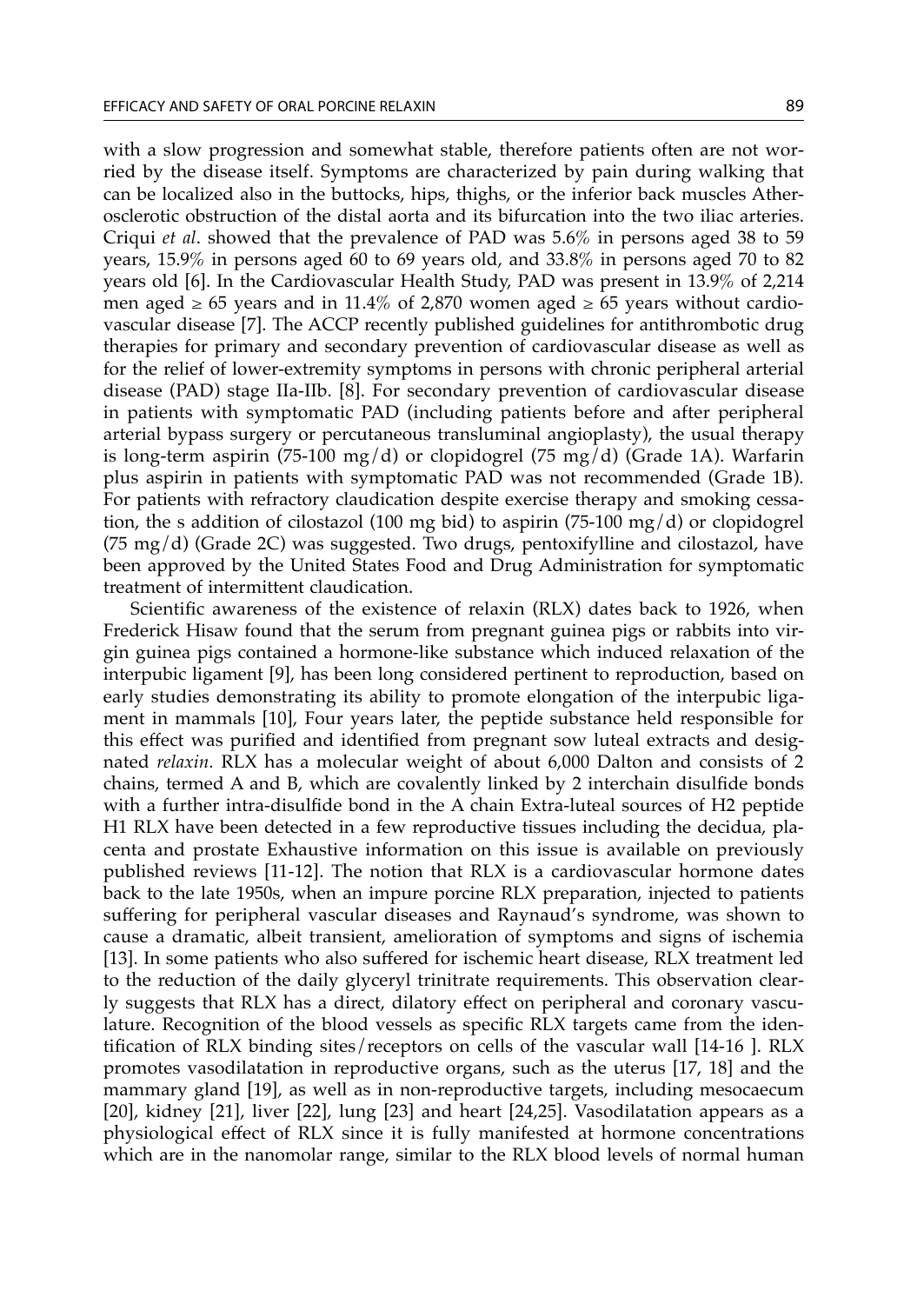pregnancy. RLX is extremely potent as a vasorelaxant: in the isolated, perfused rat and guinea pig heart, the dose-dependent increase in coronary flow induced by RLX is significantly higher than that obtained with similar doses of typical vasodilatatory agents such as acetylcholine or sodium nitroprusside. This latter concept indirectly suggested that these effects of RLX would be mediated by mechanisms involving a potent vascular effector and, once again, NO appeared as the perfect candidate. This was the first clinical aiming to evidence the efficacy and safety of oral porcine RLX in patients with chronic ischemic PAD stage la Fontaine IIa-IIb. Results indicate a significant additive effect in adjunct to exercise therapy. These results were obtained without the presence of any adverse event related to the treatment. Of note the amelioration was present from the first three weeks and was sustained over 12 weeks after stopping treatment. Although preliminary for the limited number of treated patients, indeed, the results suggest that oral porcine RLX given to patients with chronic PAD at the described administration regimen is capable of inducing a prompt and significant amelioration of the primary outcome parameters of walking capability, associated with an improvement of the patients' general conditions. This increase in walking capability was not due to the reopening of the major artery, in fact the ankle brachial index was not modified. Of interest, the treatment resulted safe and well tolerated by the patients, who subjectively reported high satisfaction and reported an ease of administration and a lack of negative effect. In our opinion these results strongly encourage further clinical research on the effect of relaxin on cardiovascular disease

# **Bibliography**

- 1) Schroll M, Munck O. Estimation of peripheral arteriosclerotic disease by ankle blood pressure measurements in a population of 60 year old men and women. J Chron Dis 1981; 34: 261-9.
- 2) Aronow WS Peripheral arterial disease of the lower extremities. Arch Med Sci. 2012 May 9;8(2):375-88
- 3) Gardner AW, Katzel LI, Sorkin JD, et al. Improved functional outcomes following exercise rehabilitation in patients with intermittent claudication. J Gerontol Med Sci 2000; 55A: M570-7.
- 4) Hamburg NM, Balady GJ. Exercise rehabilitation in peripheral arterial disease. Functional impact and mechanisms of benefits. Circulation 2011; 123: 87-97.
- 5) Gardner AW, Poehlman ET. Exercise rehabilitation programs for the treatment of claudication pain. A metaanalysis. JAMA 1995; 274: 975-80.
- 6) Criqui MH, Fronek A, Barrett-Connor E, et al. The prevalence of peripheral arterial disease in a defined population. Circulation 1985; 71: 510-5.
- 7) Newman A, Siscovick DS, Manolio TA, et al. Ankle-arm index as a marker of atherosclerosis in the Cardiovascular Health Study. Circulation 1993; 88:837-45.
- 8) Coelho PA, Bellmunt S, McGorrian C et al. Antithrombotic therapy in peripheral artery disease: antithrombotic therapy and prevention of thrombosis,  $9<sup>th</sup>$  edition: American College of Chest Physicians Evidence Based Clinical Practice Guidelines Chest February 2012; 141 (2 suppl):e669S-e690s
- 9) Hisaw, F.L. **(1926)** *Proc. Soc. Exp. Biol. Med., 23*, 661-663.
- 10) Hall, K. **(1947)** *J. Endocrinol., 5*, 174-185.